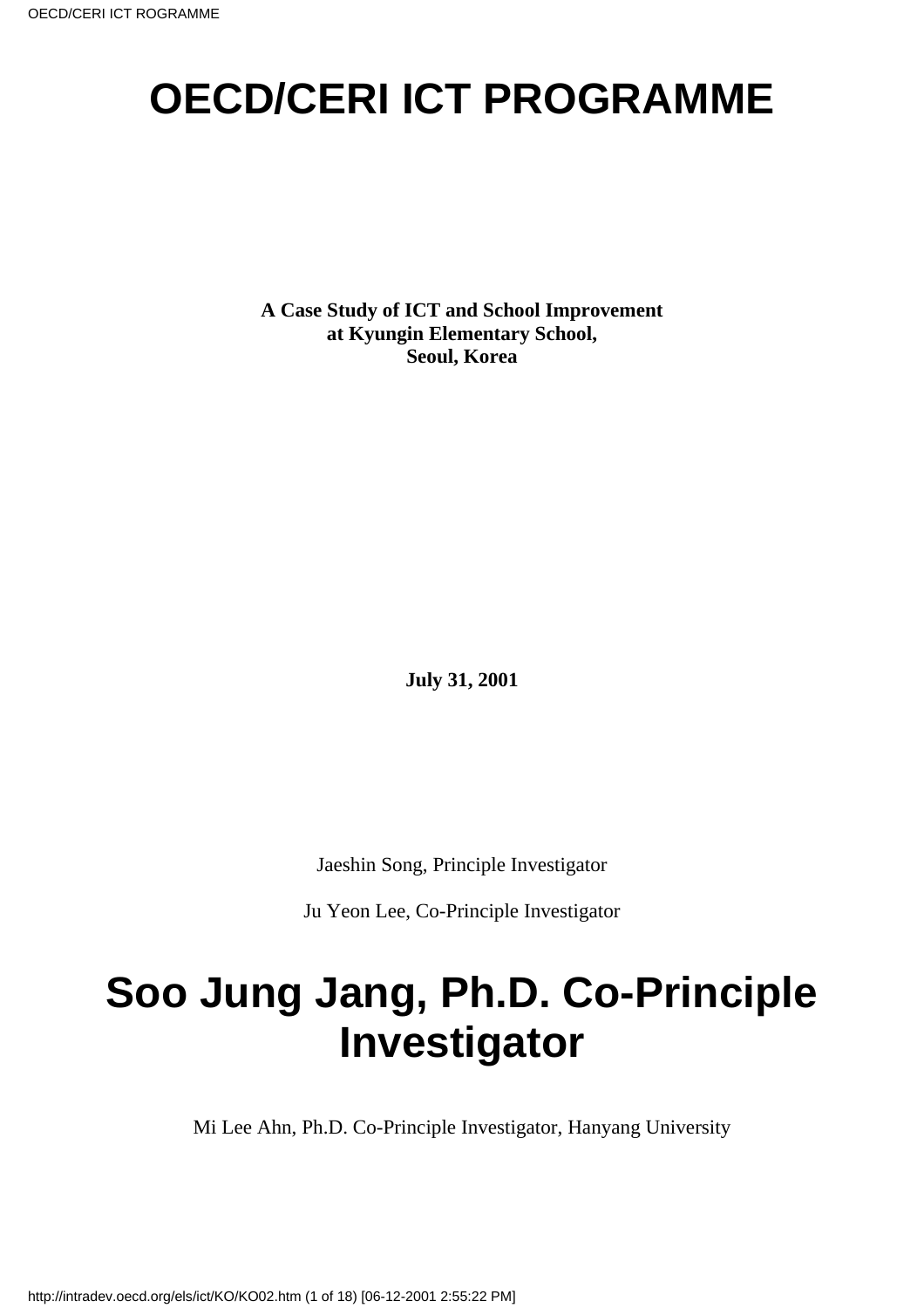#### **Korea Education & Research Information Service**

#### **Seoul, Republic of Korea**

#### **Table of Contents**

- 1. **Overview**
- 1. **Past: Initial Development and Application of the ICT**
- 1. **Present: Current Application of the ICT**
- 1. **Main Hypothesis of ICT Application**
- 1. **Future Prospect of the ICT**

**Appendix A: Research Methods**

### **Appendix B: Teachers ICT Practices Survey Results in Figures and Charts**

#### **Appendix C: Other Research Related Material Index**

#### **1. Overview**

Kyungin Elementary School has a hanging board in its main entrance with Internet is My Friend scribed on it. Just at the inside of the main entrance, underneath the title of the bulletin board Internet Dream Wiz Open Learning and Teaching as the school s main goal of learning improvement is posted. Kyungin Elementary School was selected as one of information technology model school last year, and built an advanced ICT infrastructure. Kyungin School has 33 classes from grade 1 through 6, 36 teachers including three curriculum-specific teachers, and has 41 students per class in average. It has 33 classrooms, and special activity rooms including science lab, library, multimedia lab, learning resource center, resource development center, broadcasting center, and a student lounge.

Last year, Kyungin School had an extra room for students. In this room, students could use computers to solve academic problems and to do their assignments during recess times and/or during after school sessions. However, in order to accommodate two additional classes this year, the special lab had to be converted into classrooms, and students no longer have a place where they can freely use computers.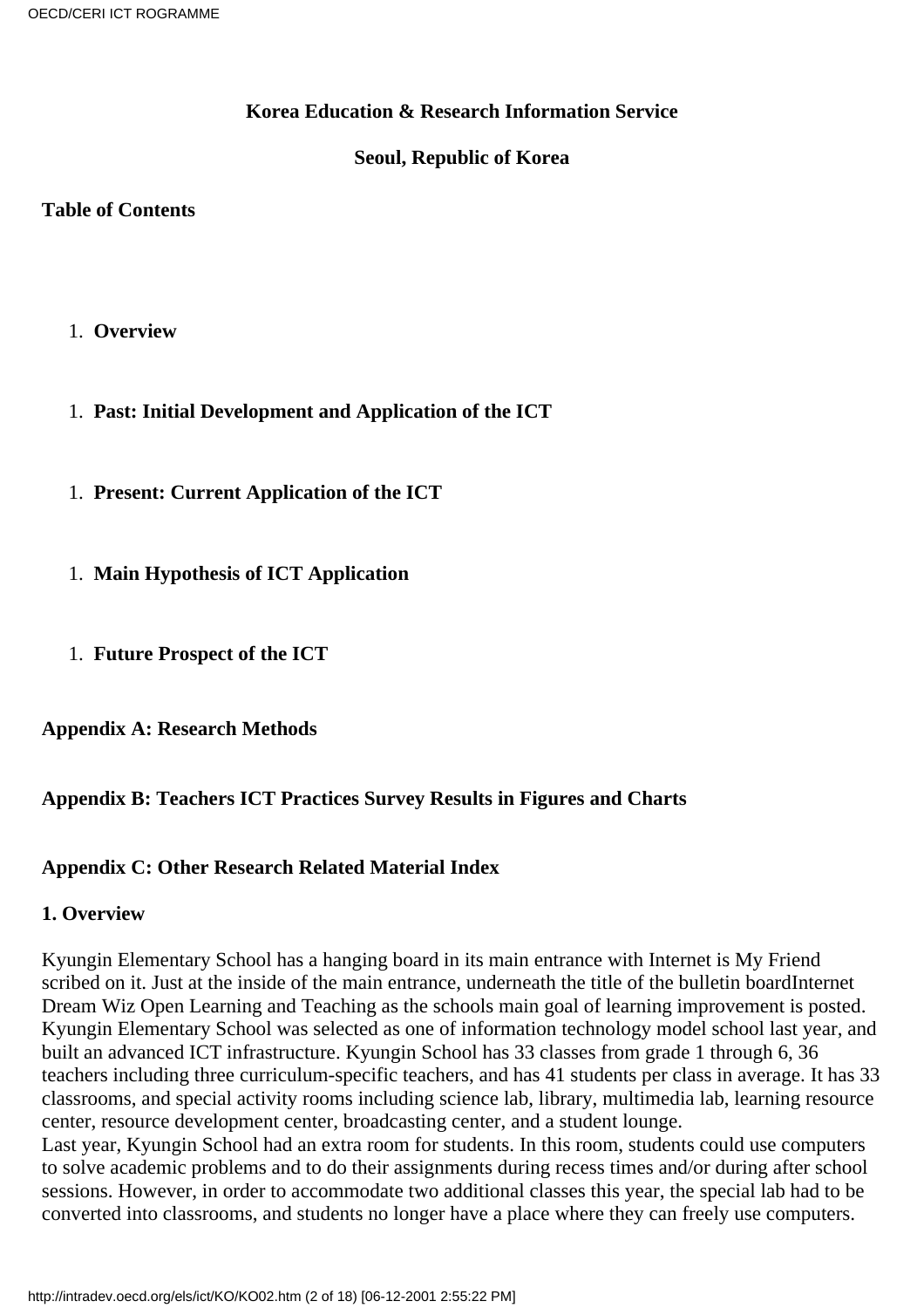Although there is another computer lab in the school, it is not available for students during classes. At present, every teacher has a computer in his or her classroom. There are two computers for teachers in the Instructional Material Research office on the first floor. Each classroom is equipped with an Internet compatible computer (PC 586 s at a minimum), a printer, and a projection TV and all of them are connected via a high speed Local Area Network (LAN). There are scanners, digital cameras, videoconferencing equipment, camcorders, Over Head Projectors, and CD-RWs in the media center for teachers. The media center is also equipped with UPS s, routers and hubs that are connected via a dedicated data transfer line. Each classroom has classroom management software, Office CD tools to help develop instructional materials and programs, a PC booting CD, and other necessary software.

**Students:** A majority of students are from the middle-to-high class families whose parents have at least a college degree (80%). These students live in highly populated, high-cost apartments located near school with safe neighborhood. None of the students need any remediation program, and they all have high standards of academic achievements due to private tutoring that make them lose the academic interest in school works. Teachers commented that their students tend to be individualistic and be lack of peer cooperation. With the current background of the students, it is evident that the instructional activities should be more diversified with the use of multimedia materials, and incorporate more cooperative and student-oriented learning activities. 95% of students had access to Internet at home, and they were getting private or group tutoring outside of school.

**Teachers:** Due to hiring of new teachers, the school is undergoing administrative problems. Although teachers have, as a result of last years model school, in general, advanced ICT skills and work hard to develop individually oriented instructional materials, their ICT use in class is not efficient. Teachers spend 70-80% of their time to prepare ICT classes. They believe that without the use of the ICT, preparing for classes would be more difficult, especially when enormous amount of information and instructional materials are constantly published.

**Use of ICT by the teachers:** The most positive aspects and affects of ICT in Kyungin School are that ICT makes the whole process of information dissemination more interesting to students. Many instructional materials are available through different media. Teachers can participate in online media as cyber-counselors (privacy protected). However, the negative aspect is decreasing interactions between the teacher and students due to excessive use of the media (use of CD-ROM titles in Open class environment). Teachers may overly dependent on the use of media and ready-made instructional materials, which may discourage to make creative curriculums. Also, due to abundance of information and relative ease access, students may face problems in selecting helpful information. Teachers over-dependence on obtaining ready-made instructional materials through the Web may help students to get shallow knowledge in various subjects but without depth.

**Parents:** Most of the parents consider various school reform efforts made positive effects. Although they did not see immediate changes, they felt the gradual transformation of teachers and school. They think these efforts will help develop their childrens learning capacities. Parents thought that ICT was not only the assistant methods of children s school works but also it helped young students broaden their horizon. It also helps students to be self-directed learners. They are only worried about their childrens deficiency writing skills.

**Principal as a School Manager**: The Principal thought of school reform as a way to improve students learning quality. He said information Age society demands for school informatization, and Kyungin adopted ICT to mediate this reform process

**Technology Specialist:** School reform or improvement should meet the parents and the students needs. In addition, school could provide various learning materials for students. School informatization is one of the means to school reform.

**Positive and Negative aspects of ICT:** For positive aspects, most up-to-date information provided to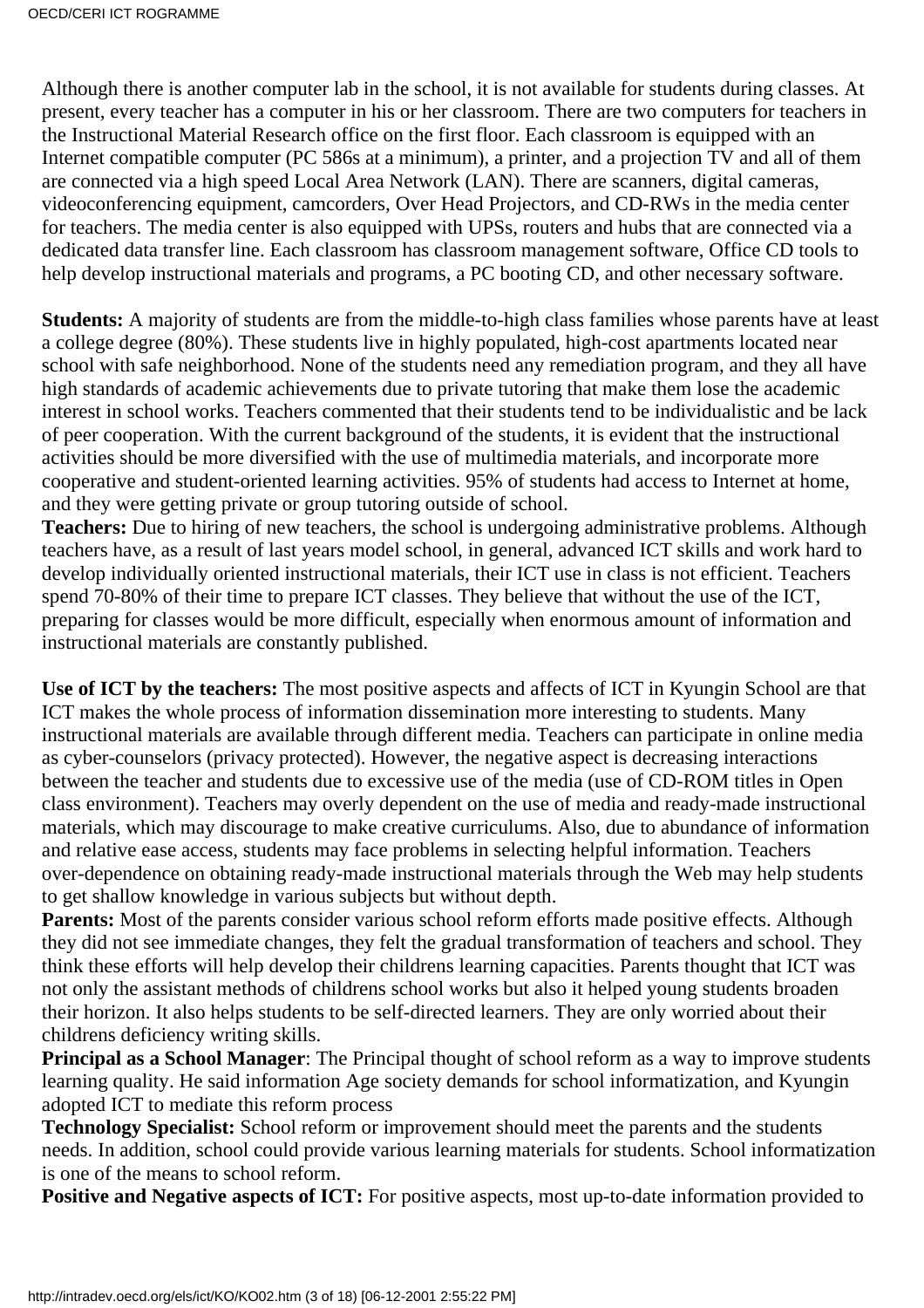students motivates their learning. Such media provide students with a chance to access various resources just-in-time. In addition, teachers play a significant role in cyber-counseling for it protects students privacy. For negative aspects, the use of media limits student-teacher interactions. Teachers may depend on resources on the internet and become a resource-provider, and the students may not internalize the vast amount of materials. Furthermore, students may develop broad but shallow knowledge.

Teachers thought there were no differences in ownership of computers for both male and female students in Kyungin School. However, most male students are interested in playing computer-based games while female students are interested in online chatting. For the ICT use in learning, students in both genders use computers for about the same amount of time and for similar purposes. Students who are curious, explorative and enthusiastic, and who employ individually learning process use ICT the most. However, individual interest and family background make a difference in the effective use of ICT.

In order to achieve the desired learning environment reform, the number of students per class needs to be reduced and better utilization of school spaces is required to create special labs. The resources that are needed for the school reform are: continuing involvement of ICT experts, additional supportive human resources, and increase in school budget for the ICT equipment purchases (ex. Software purchases). Also, teachers active involvement in ICT is crucial element for successful school reform.

#### **2. Past: Initial Development and Application of the ICT**

The seed for the school reform efforts was planted when the school received a special budget for an information technology model school from Korean government. The ICT integration was a three-way collaborative work. The administrators, as decision-makers and the leaders, paved the way by writing a school innovation plan that worked as a blue print for the whole process. The teachers had the feasibility tests and developed the effective strategy of implementation in collaboration with the ICT experts, and the PTA (Parent-Teacher Association) members supervised the purchase and adoption of the equipment and other necessary systems. The information directors, as the media specialists, and senior teachers were the firsts in adopting ICT in their curriculum. Some of the teachers, however, reluctantly adopted the system only because the school was selected as the model school. Some of the younger teachers who were familiar with the technology usually adopted ICT in classes, and they helped other senior teachers. These last ICT adopters were the relatively older, and female teachers. The teachers who opposed school reform integration of the ICT did not want additional workload due to the ICT adoption, and they typically lacked ICT skills. It was noted that the main reason of Kyungin School s successful reform was because teachers recognized the needs of changes in the school system accompanied with the new technological developments in society, and they were willing to adapt to changing educational needs.

Kyungin School initiated **teacher training programs to encourage the ICT use.** First**,** by testing their teachers level of computer literacy, then train the teachers from the basics. The training program includes Excel, Namo Web Editor, PowerPoint, SPSS, Photoshop Pro, and Internet searching. They also trained the school network to assist their administrative work -- for student information, medical history, class management, student evaluation records, information about junior high schools, etc. Some individual teachers received additional training from school cooperation or other teacher training centers. Most of these training covered higher level of multimedia development, network, or managing server.

**When asked about the level of training provided by the school,** teachers answered that the training was somewhat ineffective since training programs were not designed to fit for different individual levels of ICT knowledge. Teacher said that the subjects of ICT training programs should be more practical. They wanted to take ICT training courses provided by professional ICT institutions. Teachers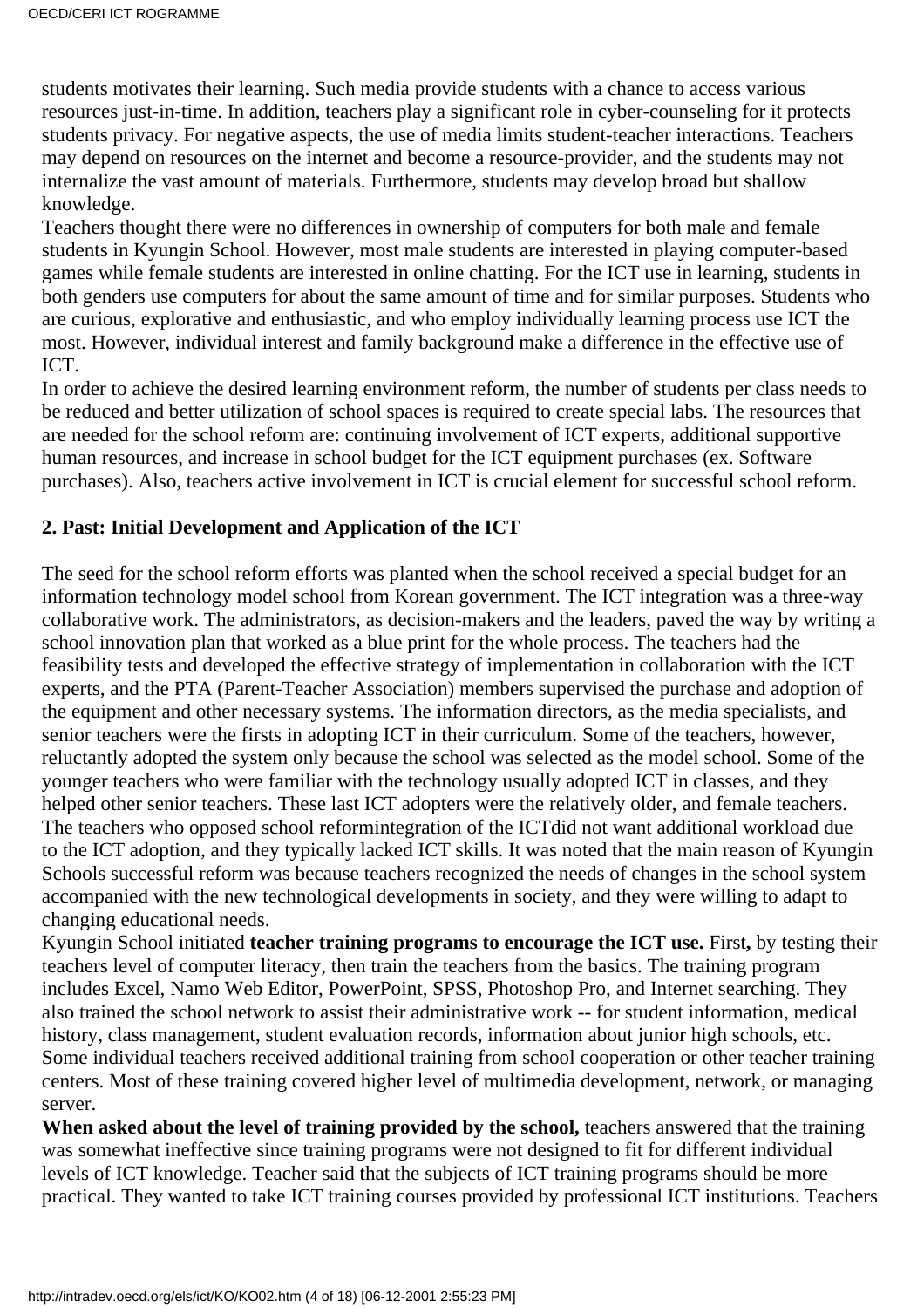felt that there was no formal or informal support for teachers ICT training from the school. **Some of the problems that had to be overcome relating** to the reform were: 1) to continue teacher training, 2) to continue investment of necessary budget, and 3) to continue administrative support. However, some of the teachers with relatively advanced ICT skills, so called computer generation, blamed teachers who cannot use computers as incompetent. The ICT incompetence was the additional obstacle to those teachers without ICT skills to improve their curriculums.

**Other problems** were: 1) lack of solid long-term plans caused frequent modifications and unnecessarily increases teachers workload; 2) teachers rejection to using ICT in their teaching; 3) difficulty in obtaining software; 4) lack of expertise to further develop and run the system; 5) lack of funds and expertise in teachers maintaining servers and the system; and 6) conflict among the teachers due to the increased workload. Some teachers resisted to the adoption of the school system innovation as well, although the ICT oriented atmosphere in the society encourage teachers to use ICT. The level of resistance of for ICT adoption seemed to correlate with teachers age.

Some of the methods that were utilized in overcoming problems of ICT development and operation in school were: 1) teacher training on the application of the state-of-the-art ICT system; 2) teacher training in the application of the ICT system in instructional settings; 3) teachers familiarization of the ICT system from increased training and opportunities in using the system; 4) provision of various software; 5) sharing and exchanging of information via the Internet among the teachers that effectively reduced their time spent on reviewing instructional materials; 6) in-service professional development to narrow the gap in technical skills among the teachers; and 7) instructional method research to effectively use the ICT system.

#### **3. Present: Current Application of the ICT**

The ICT plays a role of improving the instructional methods, and supplements the classroom activities. It creates students learning interests, induces their motivation for learning and provides information in diverse subjects. However, some students develop keen interest in the ICT use at first for a while but soon lose interest thereafter.

After the ICT innovation in Kyungin School, teachers could gather diverse information for classes. However, they believe that the ICT system is only a part of educational improvement process, not an end of the school reform.

The teachers reported that they use the ICT for: producing reports or documents (86%); email communication (83%); searching for information on the Web (77%); using existing database (63%); database development (26%); drawing figures or charts (54%); presentation (54%); Web page development and maintenance (23%); and word programs (29%).

The teachers assign students to find educational materials in diverse subjects through web. Since classroom activities for certain subject have limits to fit for individual learning needs, the ICT is used to provide supplementary information. Upper level students can find information from the Internet in a given topic with their relatively higher technical skills compared to lower level students who frequently experience frustrations in finding needed information. The allotted ICT skills training time for students, is one-hour per week. Students can take one more extra-curricular ICT class a week. And students in 5th and 6th grades have additional ICT practical course.

The level of students overall ICT skills is about middle-to-high (i.e., producing documents, information search, communication, etc.). About 30-40% of students have their own Web pages. To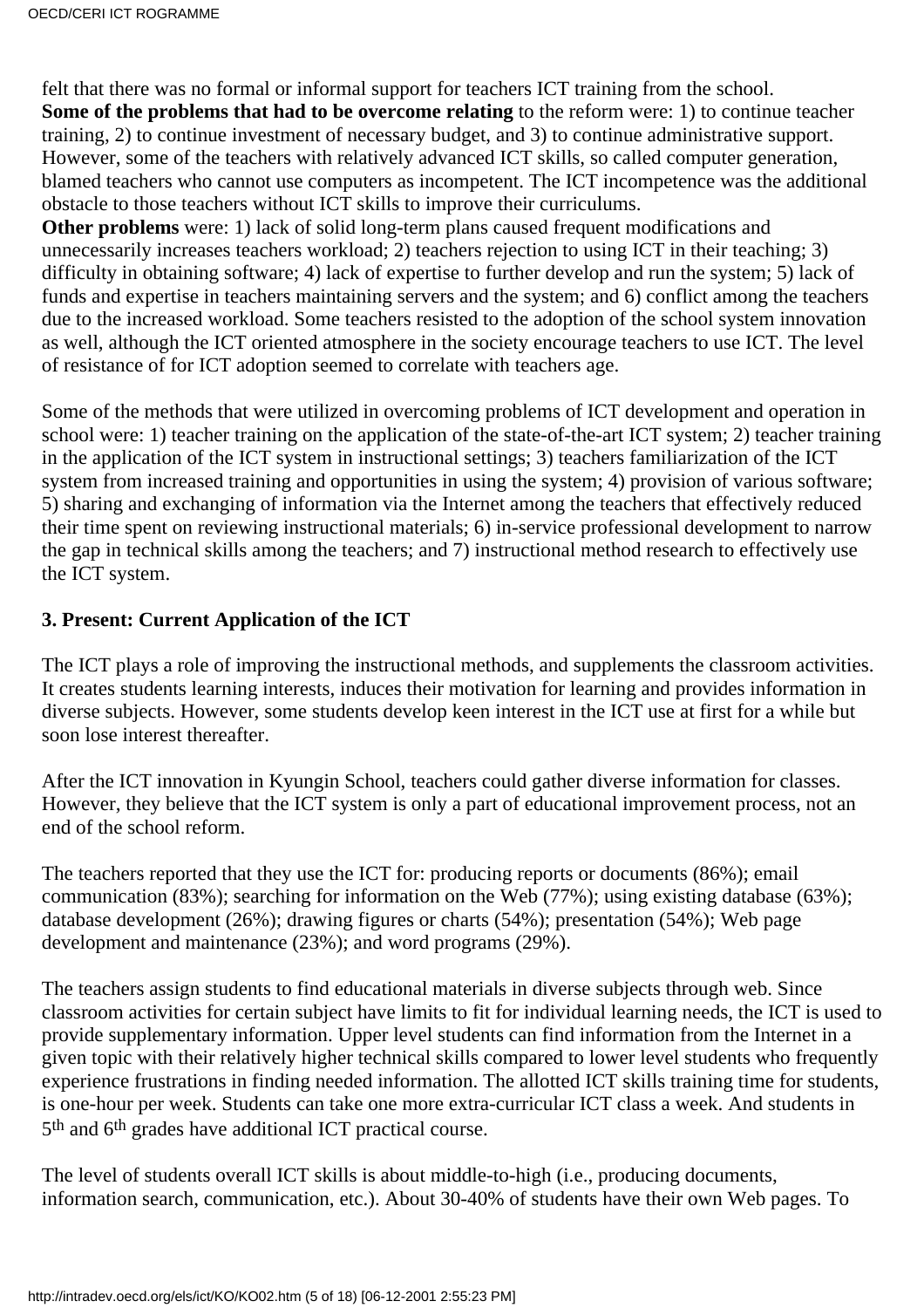write documents in Korean with computers is a basic skill to most students. Most of them surf the Internet to find information for project presentation. Upper level students can use PowerPoint programs for classroom presentation.

For students better use of computer, teachers and parents are involved in maintaining the class Websites. At the beginning of the ICT application, some students used false log-in names and abused language. In order to overcome those problems teachers and parents supervise bulletin board of class websites and campaign for better use of computer. Teachers also encourage: provision of information on correct and appropriate use of language, active use of Korean words, commendation for using Internet technology, and active use of the Guarding Angels which is a filtering adult software. Students were taught to use appropriate language when exchanging emails. Also, to prevent students from irresponsible plagiarism of the information gathered via the Internet, they were instructed to write and edit their writing with pencils and papers.

Students, in general, spent many hours on computers at home unless limited in the use. Parents are worried of two side effects of spending too many hours on computers such as decreased level of attention to students study and isolation from peer activities. For these two reasons, some parents actively limit their children s use of home computers.

- 1. Main Hypothesis of ICT Application
- 1. Hypothesis: Technology, including the Internet is a strong catalyst to reform and improve education. The opposing hypothesis is, The true improvement is found in schools which uses the technology as a supplement to their materials, not as a catalyst, and improvement is achieved when technology is applied in a specific educational problems.

The principal, the main instigator of the reform effort, said that ICT is deeply involved in school reform. Integrating ICT to reform is unavoidable part of keeping up with the rapid changes in the digital age. The ICT is probably one of the best systems that can effectively integrate technology in schools to improve education.

Teachers, however, see the ICT as one part of the whole educational innovation process, not a solution for school reform. They believe that ICT is only teaching aids. Some teachers stated that the ICT is not particularly better than other teaching tools.

The media specialist stated that the ICT is an important part for the educational innovation process, and with the support of the system maintenance provider, the Kyungin Elementary School is ahead of other schools in integration of technology.

Principal and the media specialist thought the ICT as the mediator to change the school, teachers, and how students learn at school. They viewed the successful implementation of ICT as a way to speed up the process of school reform. Principal and media specialist supported the hypothesis, however, few of the teachers indicated their resistance thus oppose the hypothesis.

1. Hypothesis: The proliferation of the reform/improvements with the application of the ICT system is closely guided by the typical reform/improvement model suggested by Rogers (1995). The opposing hypothesis is, Technological reform works differently from the typical reform model; and ,therefore, it will show a different proliferation outcome than the one obtained from the original model.

The reform process carried out by Kyungin School showed the traditional reform procedures reported by Rogers(1995). Their firsts were information technology director or media specialist. They in turn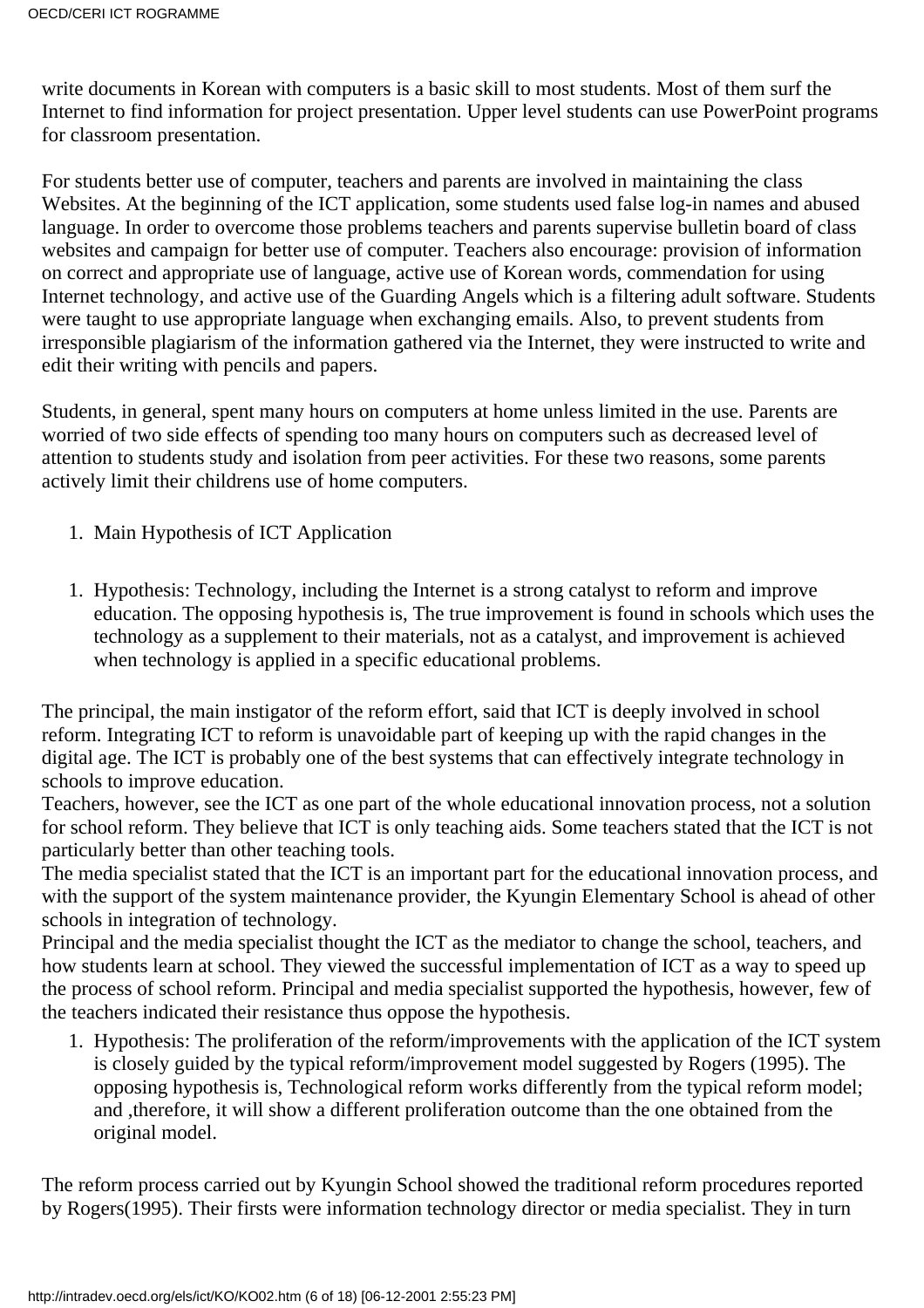trained the fellow teachers to use ICT and research for ICT uses in different subjects, and shared their use of ICT through internet. At the beginning of ICT adoption, some teachers were very reluctant to use ICT. However, school developed various training sessions, occasions to use ICT, provide different software to overcome teachers resistance. Although there were different levels in ICT use, most teachers in Kyungin School feel competent about the ICT use in their classes.

Media specialist believe that the integration of technology is part of the school reform process and the successful reform is achieved when the school s new system meets students and their parents, when it provides students with self-learning in various subjects, and when effective teaching-learning strategies for teachers are developed. Thus, Kyungin School s case supports Rogers (1995) traditional reform expansion process.

1. Hypothesis: The success of the implementation of the ICT depends on the level of teachers ability to integrate it in their teaching-learning situations. This hypothesis states that teachers mediate the use of the ICT and that the ICT s intellectual value is strongly related to the teachers ability. The opposing hypothesis is, The successful adoption of the ICT is determined by the school s technological infrastructure and the students ability to use the ICT rather than the teachers abilities.

The Principal stated that about 50% of teachers use ICT to selectively adopt instructional materials for their classes and to utilize a PowerPoint program for class presentation. They also use CD-ROM titles and/or the Internet for information searches. However, not all the teachers have the ability to use ICT, and to some of teachers feel it as a burden or a challenge instead of a tool to enhance their teaching. Although Kyungin School has ICT and some of the teaching-learning framework with the use of ICT to help teacher current level of ICT can not meet the needs of each classroom. Teachers ability to use ICT has a direct impact on the success of ICT innovation in schools, and the level of the ICT integration for in-class teaching and learning.

1. Hypothesis: The gap between the haves vs. have-nots on the technological knowledge should not widen if there is an equal access to the ICT system. The opposing hypothesis is, There will be an increased gap between the haves vs. have-nots on the technological knowledge if there is an equal access to the ICT system.

Most students in Kyungin Elementary School have similar economic background, and they have similar frequency of access to the technology at home. The variable to make students individual gap in learning ICT skills, is their parents interest level on the ICT education. Media specialists stated that independent students, rather than dependent, learn better with using the ICT. Also, students learning styles and abilities affect learning with the use of ICT, because each individual has different learning strategies and cognitions*.*

1. Hypothesis: The successful operation of the ICT system in the classrooms will help students to achieve higher learning skills even if the quality of the instructional materials may be low. The academic achievement is dependent on the teachers roles and the school s expectations (goals), not on the instructional materials and the information gathered from using the ICT system. The opposing hypothesis stated that, The use of the ICT will lower the academic achievement due to wasted time spent on reviewing lower quality materials from the Web sites.

The more effective ICT use in teaching is achieved by providing instructional materials that were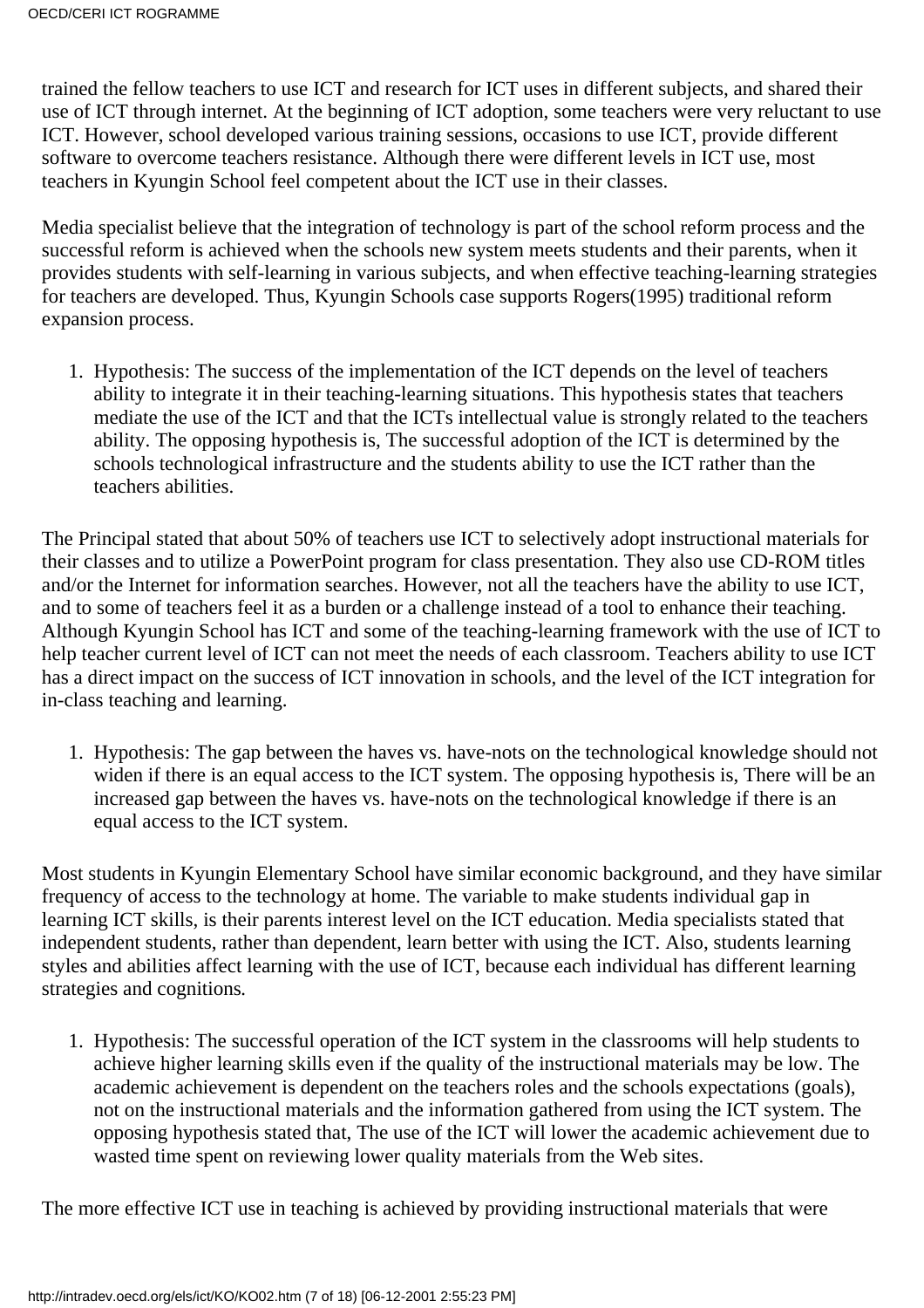searched and reviewed by the teacher prior to presenting it to the students. However, in reality, teachers do not have enough time to review all teaching materials before classes. Teachers would like to reduce time spending on administrative works and want more time to research for instructional materials. They also prefer that the school would not make any further technology integration, and that they could increase collaborative learning with the use of ICT in school.

Currently, in Korea, the role of public school is limited due to the growth of various private institutions offering individual or group tutor after school. The level of students academic achievement is not influenced by the role of the teacher in public schools. The above hypothesis has no value for Kyungin School s case.

1. Future Prospect of the ICT

The success of the Kyungin Elementary Schools ICT integration stimulates surrounding schools interests on school ICT innovation. Teachers who participated in the ICT integration at Kyungin School take a leading role in integrating technology in the new schools that they are transferred to. Also, the School developed in-service professional training programs and train teachers and students of other schools, as well as visitors and observers. However, the Principal asserted that there is no new or expanded plan for further ICT use. Teachers need to continue their own professional development otherwise they can not get further success.

In order to maintain the success of the ICT integration, the following are needed: (1) increased expert support to reduce teachers extra administrative workload, and reduce student-teacher ratio, 2) increased development and expansion of more focused and specialized teacher training programs that include other teacher, 3) improved after-service to upgrade equipment and software for changing needs; 4) continued investment of the government funds to increase computer labs to provide better computer access to students; 5) continued research and development of and sharing of the multimedia instructional materials and teaching methods; and 6) increased the use of ICT for cyber-counseling and other activities to exchange ideas, and to seek different role of teachers.

#### **Strategies for Effective Use of the ICT**

- Continued development of instructional programs by the teachers that would give the students an 1. opportunity to learn by voluntarily attending programs during after school hours or during vacations. Teachers would like to have individual training sessions or trainings on newly developed instructional programs.
- 1. Teachers roles in the integration of the ICT system must be better defined. They can be teachers and/or development counselors. They need to be developed as a full users of the system who can adopt it collaboratively and for presentational purposes in their teaching. They need more training, and more of them are needed. They also need more time so they can take time with their students as well as to develop more and better instructional materials.
- 1. Teachers feel that the most pressing need to improve the learning is their effort in developing instructional materials. There is a need for an instructional method research to provide an effective instructional model.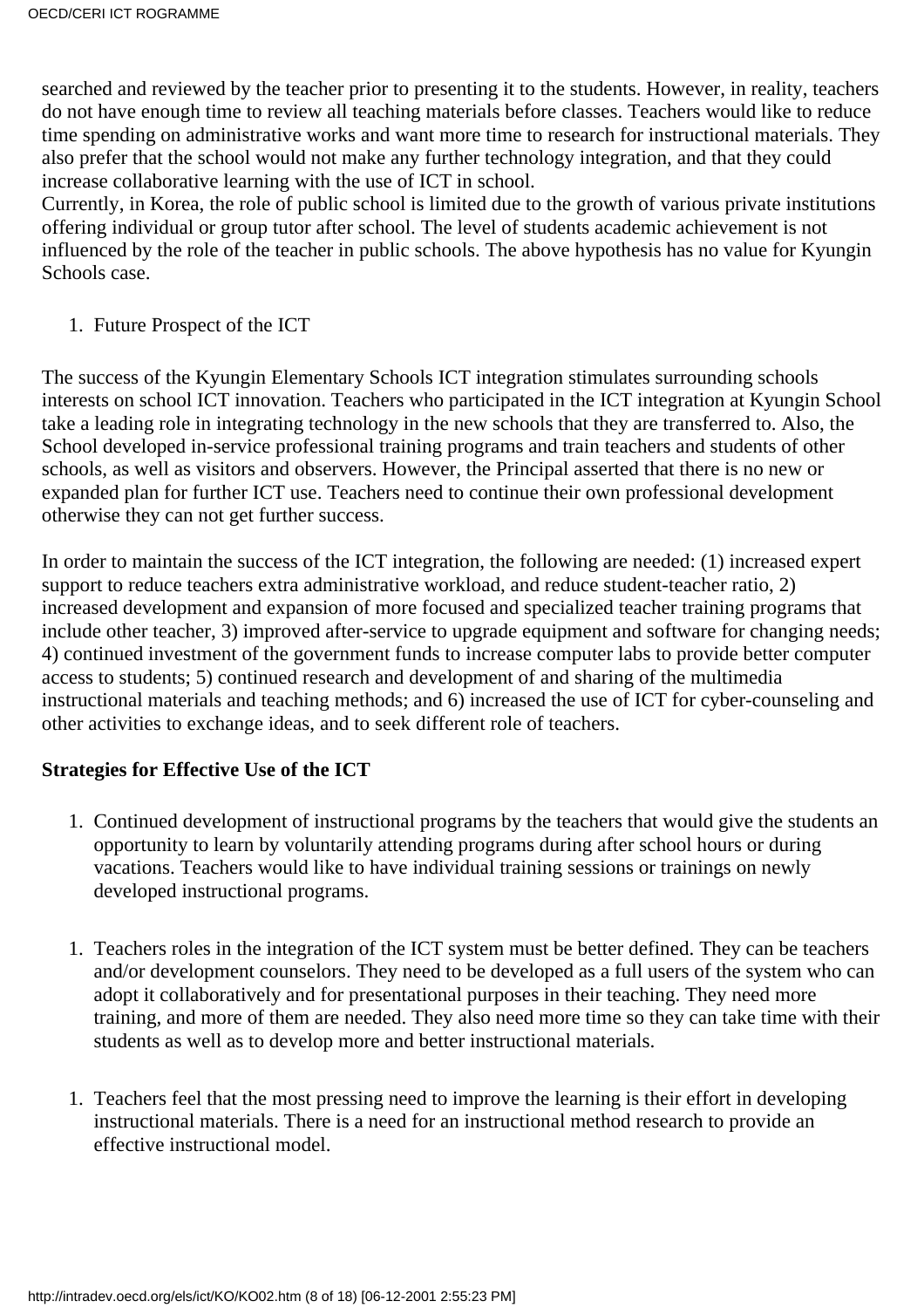## **Appendix A: Research Methods**

#### **Preliminary Meeting:**

A total of five (5) researchers Jae Shin Song, Director and JuYeon Lee from KERIS, Professor Mi Lee Ahn, Co-researcher In Jin Cho, and Jung Heun Joovisited the Kyungin Elementary School on Friday, March 23, 2001, to introduce the purpose and the procedures for the OECD research, discuss the detailed schedules, and tour the school facilities.

#### **Data Collection:**

Three researchers collected data for five days from March 29, 2001, to April 4, 2001. Data collection methods include interview teachers, principal, students, parents, and media specialist. They also observed and video taped the classrooms and collected other related printed materials.

The following figure is the detailed data collection schedule:

| <b>Schedule</b> | <b>Researcher</b> | A day s program                                                          |
|-----------------|-------------------|--------------------------------------------------------------------------|
| $\bf Day$       |                   |                                                                          |
| 3. 29. Thu      | In Jin Cho,       | $(AM)$ 10:30~12:00 Interview principal : In Jin Cho                      |
|                 | Ae Jin Ko         | (PM) $1:00~3:00$ Interview 2 parents 2 group                             |
|                 |                   | : In Jin Cho, Ae Jin Ko                                                  |
|                 |                   | 3:00~4:30 Interview technology specialist : Ae Jin Ko                    |
| 3.30. Fri       | In Jin Cho,       | $(AM)$ Interview (teacher, technology specialist)                        |
|                 | Ae Jin Ko         | $ 2:30-4:003, 4$ Grade Interview 2 teacher                               |
|                 |                   | 2 group: In Jin Cho, Ae Jin Ko                                           |
|                 |                   | $4:00$ ~6:00 5, 6 Grade Interview 2 teacher                              |
|                 |                   | 2 group: In Jin Cho, Ae Jin Ko                                           |
|                 |                   | <b>ICT</b> Practices survey for teachers: In Jin Cho                     |
| 3.31. Sat       | In Jin Cho,       | $\vert$ (AM) 10:00~11:30 Follow up interview with principal              |
|                 | Ae Jin Ko         | $\vert$ : In Jin Cho                                                     |
|                 |                   | 11:30~12:30 Outside of classroom observation                             |
|                 |                   | : In Jin Cho, Ae Jin Ko                                                  |
| 4.3. Tue        |                   | In Jin Cho, Ae $\ (AM)$ 3, 4 Grade Observation 6 Classes (2, 3, 4 Class) |
|                 | Jin Ko, Soo       | : In Jin Cho, Ae Jin Ko, Soo Hyun Yeon                                   |
|                 | Hyum Yeon         | $ $ (PM) 2:30~4:00 Interview 3 students 2group                           |
|                 |                   | : In Jin Cho, Ae Jin Ko                                                  |
| 4.4. Wed        | In Jin Cho,       | $(AM)$ 5,6 Grade Observation 6 Classes $(2, 3, 4 \text{ Class})$         |
|                 | Ae Jin Ko,        | : In Jin Cho, Ae Jin Ko, Soo Hyun Yeon                                   |
|                 | Soo Hyum          | $ $ (PM) Debriefing with lead administrator : In Jin Cho                 |
|                 | Yeon              |                                                                          |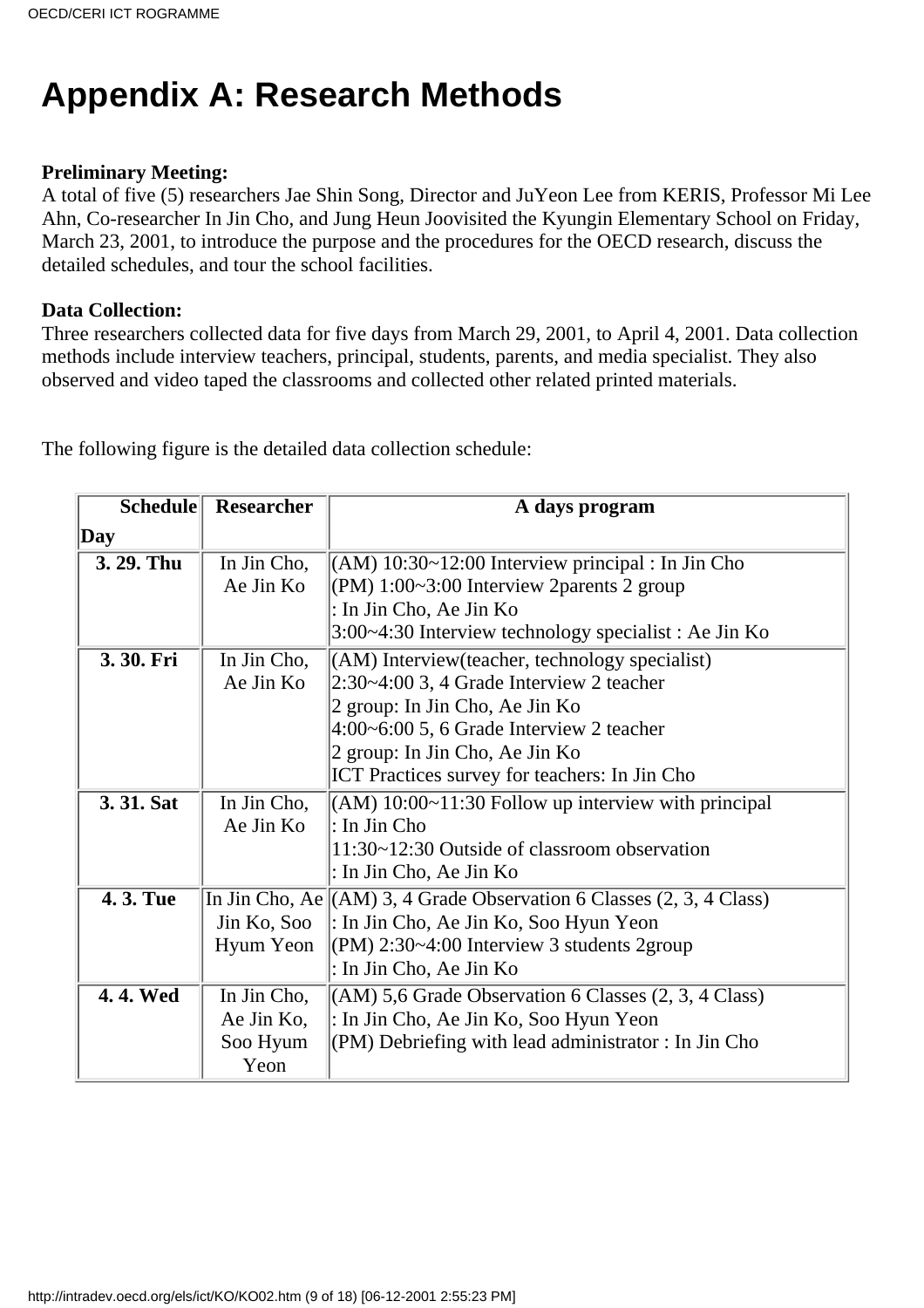## **Appendix B: Research Result of Teachers Current Use of ICT in Figures and Charts**

| How comfortable are you with using a computer to do each of the following? |             |                                 |          |                         |        |  |
|----------------------------------------------------------------------------|-------------|---------------------------------|----------|-------------------------|--------|--|
| Contents                                                                   | Very        | $\lfloor$ Comfortable $\rfloor$ | Somewhat | Not at all              | No     |  |
|                                                                            | comfortable |                                 |          | comfortable comfortable | answer |  |
| 1. write a report                                                          | 8(22.9)     | 22(62.9)                        | 5(14.3)  | O                       |        |  |
| 2. search information on the web                                           | 6(17.1)     | 21(60.0)                        | 7(20.0)  | 1(2.9)                  |        |  |
| 3. create and maintain web pages                                           | 2(5.7)      | 6(17.1)                         | 20(57.1) | 6(17.1)                 | 1(2.9) |  |
| 4. use a data base                                                         | 3(8.6)      | 19(54.3)                        | 10(28.6) | 3(8.6)                  |        |  |
| 5. develop a data base                                                     | 2(5.7)      | 7(20.0)                         | 13(37.1) | 11(31.4)                | 2(5.7) |  |
| 6. send and receive e-mail                                                 | 10(28.6)    | 19(54.3)                        | 5(14.3)  | 1(2.9)                  |        |  |
| 7. write a program                                                         | 2(5.7)      | 8(22.9)                         | 11(31.4) | 13(37.1)                | 1(2.9) |  |
| 8. draw a picture or diagram                                               | 4(11.4)     | 15(42.9)                        | 12(34.3) | 4(11.4)                 |        |  |
| 9. present information                                                     | 5(14.3)     | 14(40.0)                        | 15(42.9) | 1(2.9)                  |        |  |
| (e.g., use PowerPoint or equivalent)                                       |             |                                 |          |                         |        |  |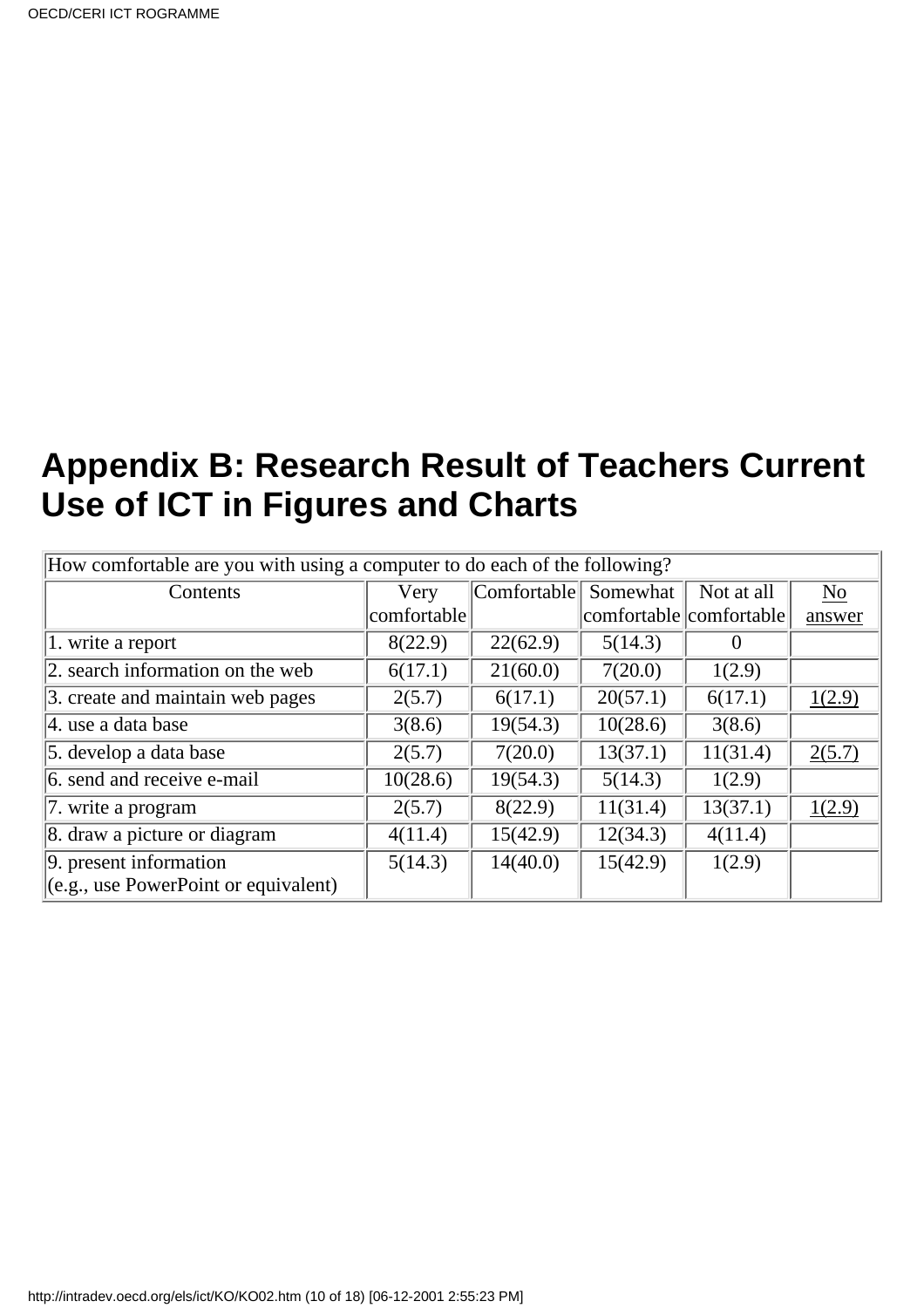

| How important is each of the following computer-related skills for your teaching? |           |           |          |            |                |
|-----------------------------------------------------------------------------------|-----------|-----------|----------|------------|----------------|
|                                                                                   |           |           |          |            |                |
| Contents                                                                          | Very      | Important | $So-so$  | <b>Not</b> | N <sub>o</sub> |
|                                                                                   | important |           |          | important  | answer         |
|                                                                                   |           |           |          | at all     |                |
| 10. write a paper with a word processor                                           | 6(17.1)   | 12(34.3)  | 16(45.7) | 1(2.9)     |                |
| 11. search for information on the                                                 | 9(25.7)   | 21(60.0)  | 5(14.3)  |            |                |
| WWW                                                                               |           |           |          |            |                |
| 12. create Web pages                                                              | 1(2.9)    | 13(37.1)  | 15(42.9) | 2(5.7)     | 4(11.4)        |
| 13. use a data base                                                               | 4(11.4)   | 17(48.6)  | 13(37.1) |            | 1(2.9)         |
| 14. develop a data base                                                           | 3(8.6)    | 14(40.0)  | 13(37.1) | 2(5.7)     | 3(8.6)         |
| 15. send and receive e-mail                                                       | 6(17.1)   | 17(48.6)  | 11(31.4) | 1(2.9)     |                |
| 16. write a program                                                               | 1(2.9)    | 11(31.4)  | 19(54.3) | 1(2.9)     | 3(8.6)         |
| 17. draw a picture or diagram with a                                              | 4(11.4)   | 20(57.1)  | 11(31.4) |            |                |
| graphing/drawing application                                                      |           |           |          |            |                |
| 18. present information                                                           | 9(25.7)   | 16(45.7)  | 10(28.6) |            |                |
| (c.g., use PowerPoint or equivalent)                                              |           |           |          |            |                |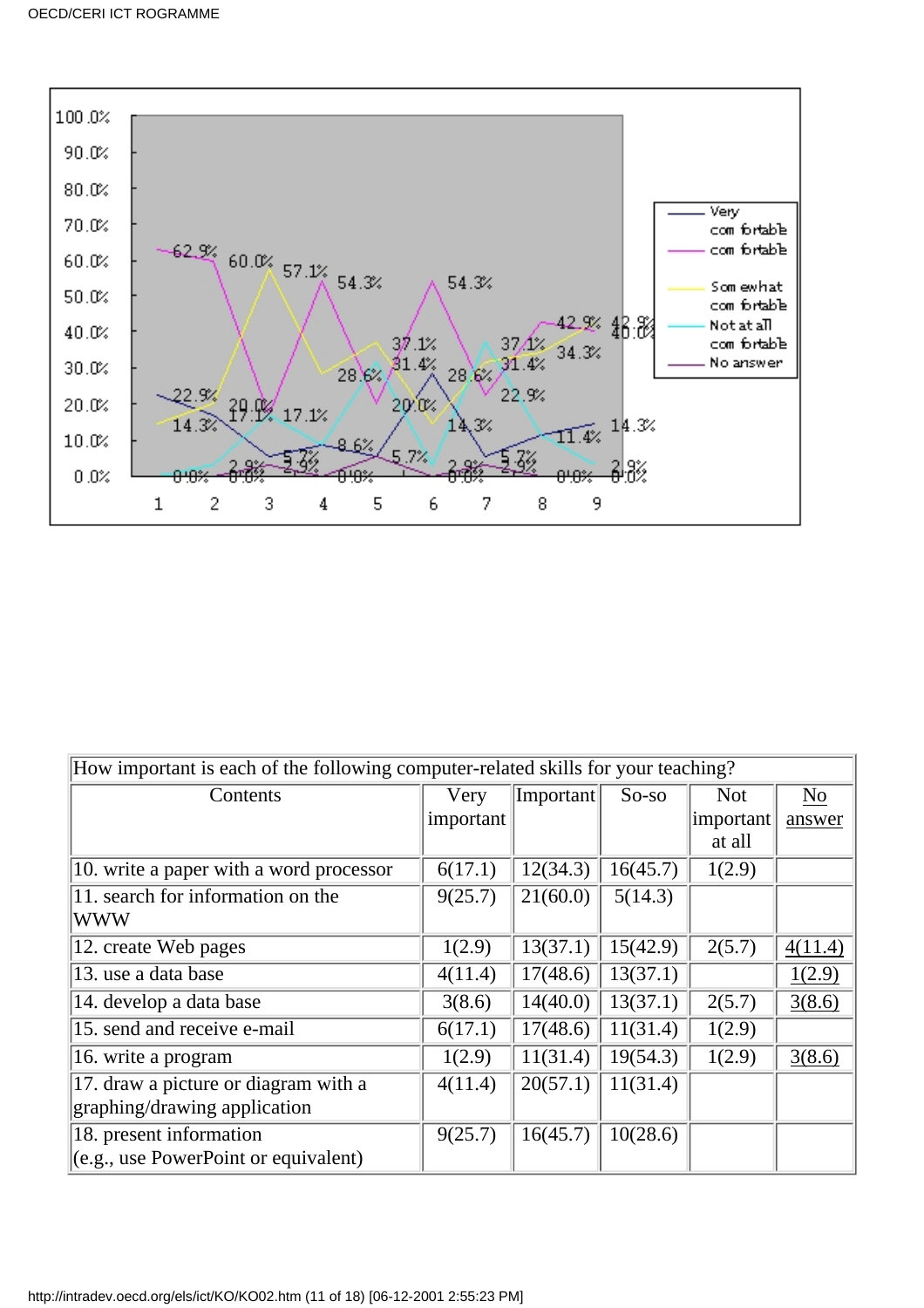

During the past school year, how often did your students on average do the following for the work you assigned?

| Contents                             | Several  | Several  | A        | never    | N <sub>0</sub> |
|--------------------------------------|----------|----------|----------|----------|----------------|
|                                      | times    | times    | few      |          | answer         |
|                                      | each     | each     | times    |          |                |
|                                      | week.    | month    |          |          |                |
| 19. use the World Wide Web           | 10(28.6) | 14(40.0) | 9(25.7)  | 2(5.7)   |                |
| 20. create web pages                 | 4(11.4)  | 3(8.6)   | 17(48.6) | 10(28.6) | 1(2.9)         |
| 21. send or receive e-mail           | 11(31.4) | 14(40.0) | 9(25.7)  | 1(2.9)   |                |
| 22. use a word processing program    | 23(65.7) | 6(17.1)  | 6(17.1)  |          |                |
| 23. use a computer to play games     | 5(14.3)  | 4(11.4)  | 17(48.6) | 9(25.7)  |                |
| 24. use a spreadsheet                |          | 1(2.9)   | 16(45.7) | 18(51.4) |                |
| $ 25$ . use a graphics program       |          | 3(8.6)   | 20(57.1) | 12(34.3) |                |
| 26. join in an on-line forum or chat | 3(8.6)   | 9(25.7)  | 15(42.9) | 7(20.0)  | 1(2.9)         |
| room                                 |          |          |          |          |                |
| 27 use a presentation program        | 7(20.0)  | 10(28.6) | 13(37.1) | 5(14.3)  |                |
| (e.g., PowerPoint)                   |          |          |          |          |                |
| 28. use an instructional             | 9(25.7)  | 8(22.9)  | 14(40.0) | 4(11.4)  |                |
| program(including simulations)       |          |          |          |          |                |
| $ 29.$ other computer uses (specify) | 1(2.9)   | 1(2.9)   | $\theta$ | 8(22.9)  | 20(57.1)       |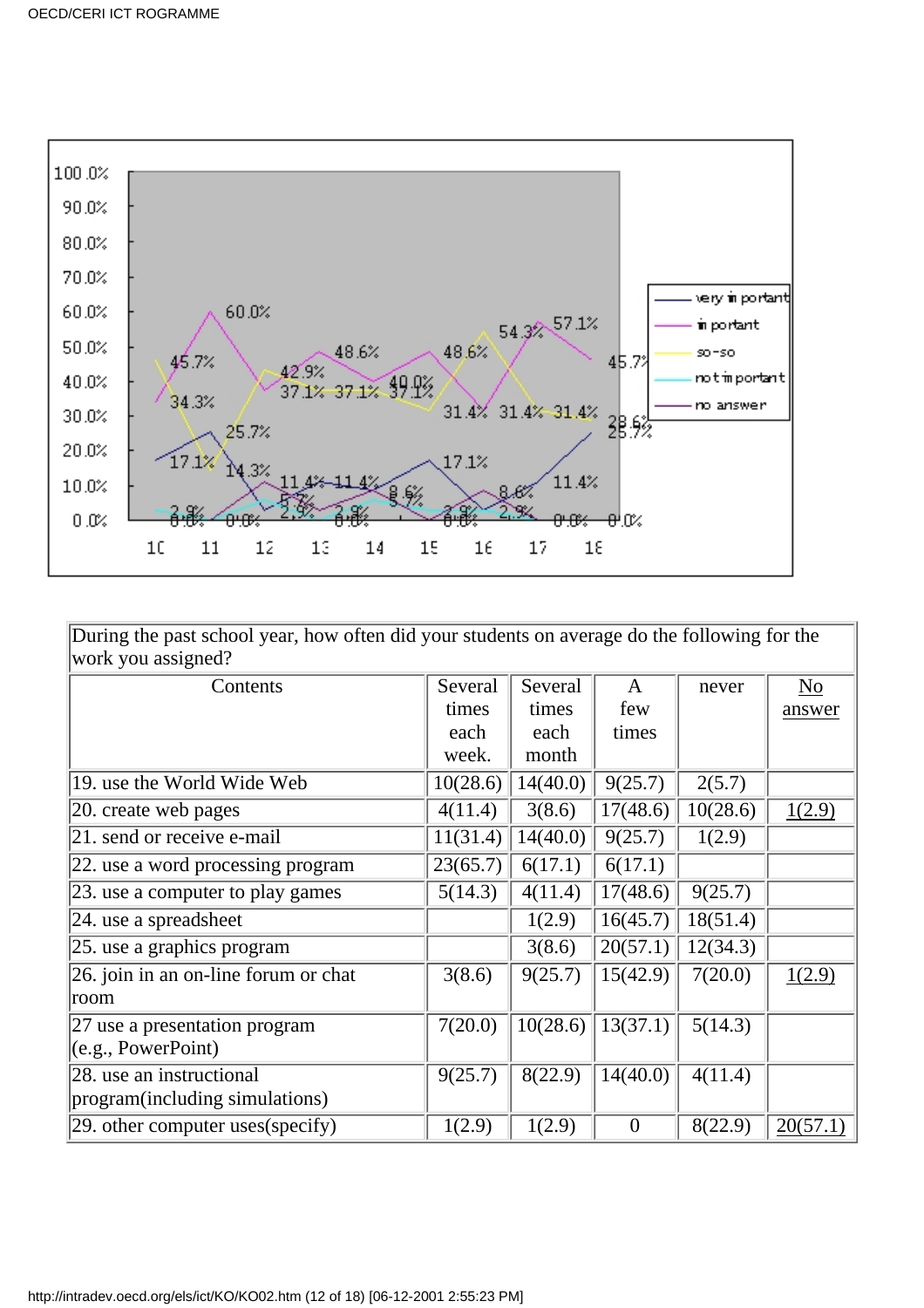

|                                                                                                                                       | good                           | fair              |                | Poor                     | $\underline{\mathrm{No}}$<br>answer |
|---------------------------------------------------------------------------------------------------------------------------------------|--------------------------------|-------------------|----------------|--------------------------|-------------------------------------|
| 30. How would you rate your<br>ability to use a computer?                                                                             | 7(20.0)<br>23(65.7)            |                   |                | 4(11.4)                  | 1(2.9)                              |
| ; Answer questions 31-38 based on experiences or policies from the last school year.                                                  |                                |                   |                |                          |                                     |
|                                                                                                                                       |                                | Yes               | N <sub>0</sub> |                          |                                     |
| 31. Was student computer use<br>ever evaluated<br>for grading?                                                                        | 17(48.6)                       |                   | 17(48.6)       |                          | 1(2.9)                              |
|                                                                                                                                       | N <sub>o</sub><br>restrictions | Some restrictions |                | Designated sites<br>only |                                     |
| 32. If you assigned World Wide<br>8(22.9)<br>Web searching, how much<br>freedom did you allow students<br>in locating sites to visit? |                                | 25(71.4)          |                | 1(2.9)                   | 1(2.9)                              |
|                                                                                                                                       | Yes                            |                   |                | N <sub>o</sub>           |                                     |
| 33. Did you create or modify a<br>Web site with any of the classes<br>that you taught? (yes-no)                                       | 19(54.3)                       |                   | 15(42.9)       |                          | 1(2.9)                              |
|                                                                                                                                       | all                            | Most              | some           | Very little              |                                     |
| 34. What portion of the<br>computer use in your classes<br>was directly related to the<br>course content?                             | 4(11.4)                        | 22(62.9)          | 7(20.0)        | 1(2.9)                   | 1(2.9)                              |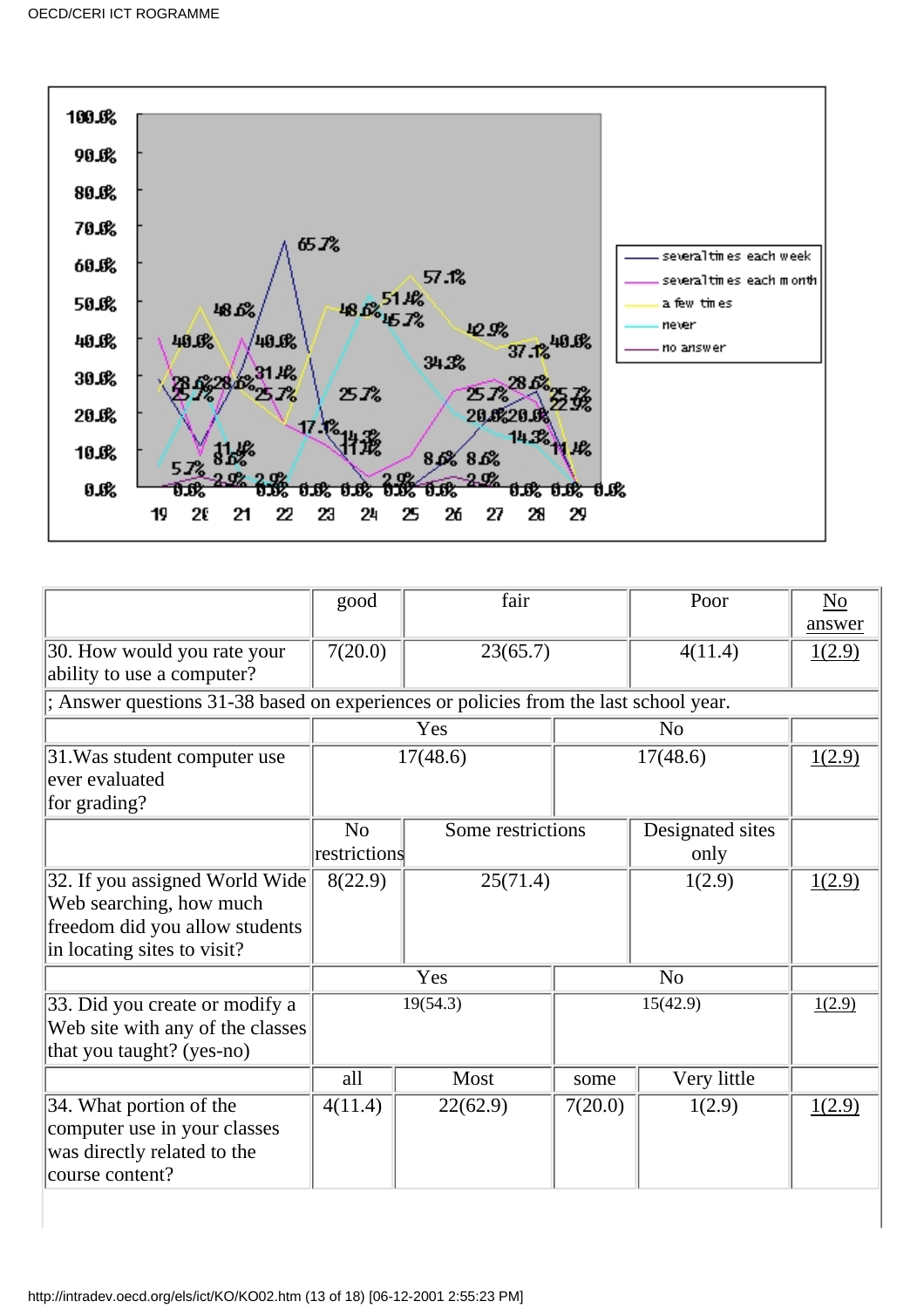| 35. What portion of the<br>computer use that you assigned<br>was done by students | $\overline{0}$       | 18(51.4)         |          | 14(40.0)    |                | 2(5.7)           | 2(5.7) |
|-----------------------------------------------------------------------------------|----------------------|------------------|----------|-------------|----------------|------------------|--------|
| individually?                                                                     |                      |                  |          |             |                |                  |        |
|                                                                                   | Several<br>times     | Several<br>times |          | A few times | Never          | N <sub>o</sub>   |        |
|                                                                                   | a week               | a month          |          |             |                | computer         |        |
| 36. If you have a computer at                                                     | 11                   | 11               |          | 11          | Ι.             | $\boldsymbol{0}$ |        |
| home, how often did you use it                                                    | (31.4)               | (31.4)           |          | (31.4)      | (2.9)          |                  | (2.9)  |
| for preparing for teaching?                                                       |                      |                  |          |             |                |                  |        |
|                                                                                   | Yes                  |                  |          |             | N <sub>o</sub> |                  |        |
| 37. Did you participate as a                                                      |                      | 11(31.4)         |          |             | 23(65.7)       |                  | 1(2.9) |
| student or instructor in a virtual                                                |                      |                  |          |             |                |                  |        |
| course through the                                                                |                      |                  |          |             |                |                  |        |
| Internet/World wide Web?                                                          |                      |                  |          |             |                |                  | 1(2.9) |
| 38. Did you involve your                                                          |                      | 7(20.0)          |          |             | 27(77.1)       |                  |        |
| students in collaborative                                                         |                      |                  |          |             |                |                  |        |
| learning over the<br>Internet/World Wide Web with                                 |                      |                  |          |             |                |                  |        |
| students from other classes?                                                      |                      |                  |          |             |                |                  |        |
| 39. Are your currently using                                                      | 15(42.9)             |                  | 20(57.1) |             |                |                  |        |
| technology to collaborate with                                                    |                      |                  |          |             |                |                  |        |
| other teachers (professional                                                      |                      |                  |          |             |                |                  |        |
| chat rooms, forums, or the                                                        |                      |                  |          |             |                |                  |        |
| $\text{like}$ ?                                                                   |                      |                  |          |             |                |                  |        |
|                                                                                   | More                 | $6-11$           |          | $1-5$       |                | None             |        |
|                                                                                   | than 12              |                  |          |             |                |                  |        |
| 40. How many e-mail messages                                                      | $\overline{6(17.1)}$ | 8(22.9)          |          | 17(48.6)    |                | 4(11.4)          |        |
| do you send each week on                                                          |                      |                  |          |             |                |                  |        |
| average? (more than 12, 6-11,                                                     |                      |                  |          |             |                |                  |        |
| $1-5$ , none)                                                                     |                      |                  |          |             |                |                  |        |

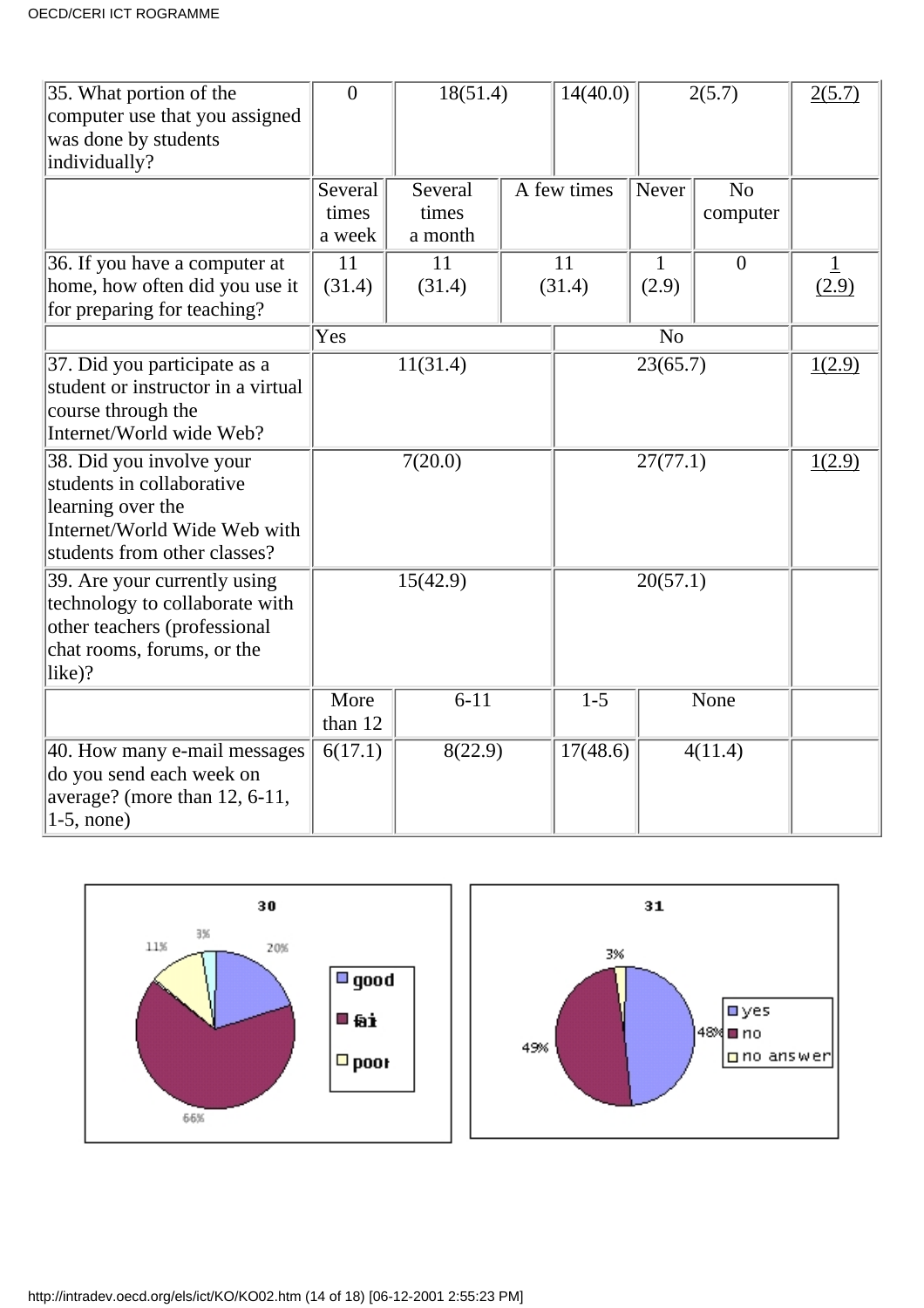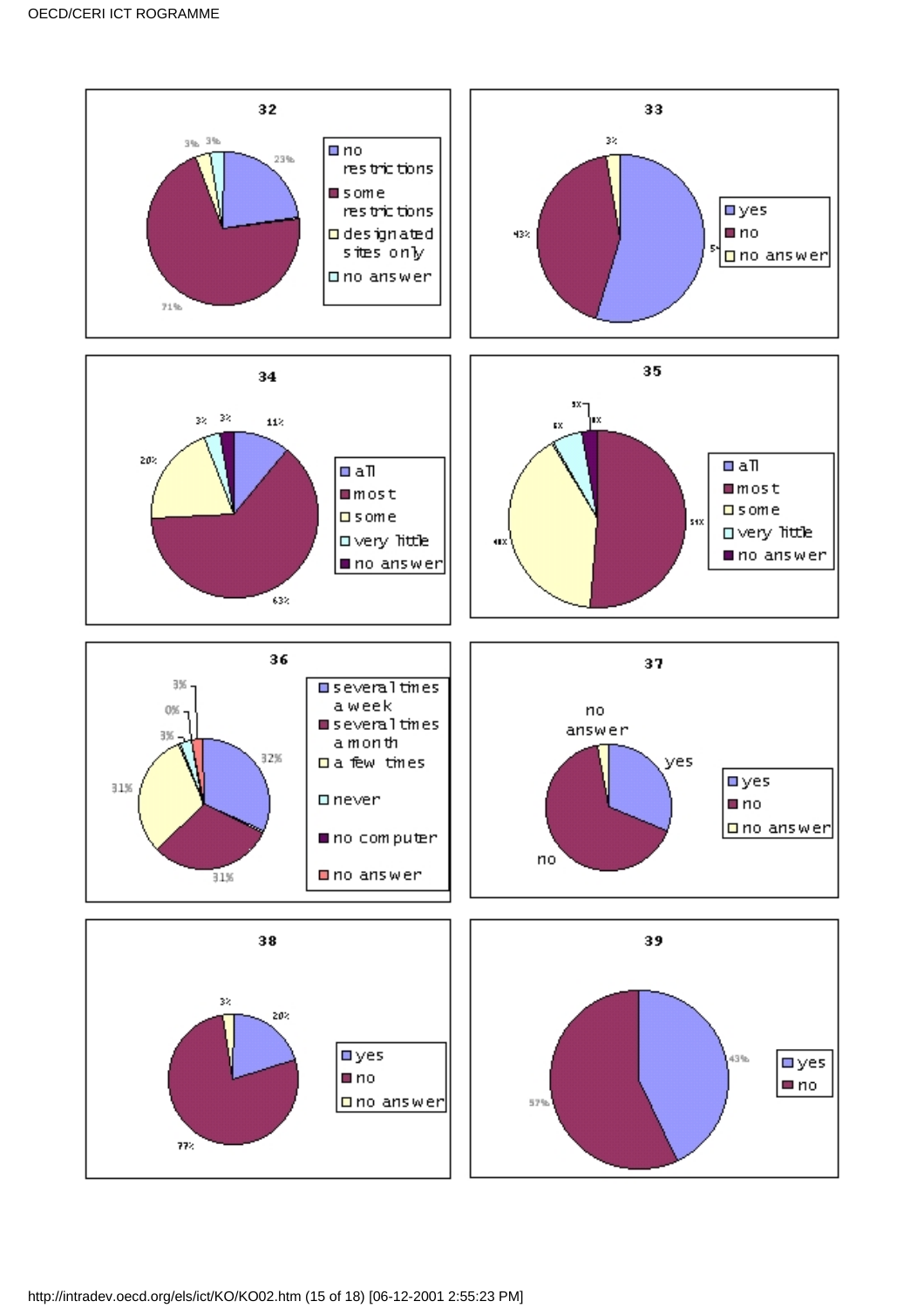

| $\vert$ ; How many of the following have you ever done? |          |                |           |
|---------------------------------------------------------|----------|----------------|-----------|
| Contents                                                | Yes      | N <sub>0</sub> | No answer |
| $ 41$ . made changes to a computer s hardware           | 9(25.7)  | 26(74.3)       |           |
| 42. updated an application program                      | 22(62.9) | 13(37.1)       |           |
| (word processor, graphics program, etc.)                |          |                |           |
| $ 43.$ recovered a damaged file                         | 10(28.6) | 23(65.7)       | 2(5.7)    |
| $ 44$ . created a web site                              | 16(45.7) | 19(54.3)       |           |
| 45. developed a data base                               | 7(20.0)  | 27(77.1)       | (2.9)     |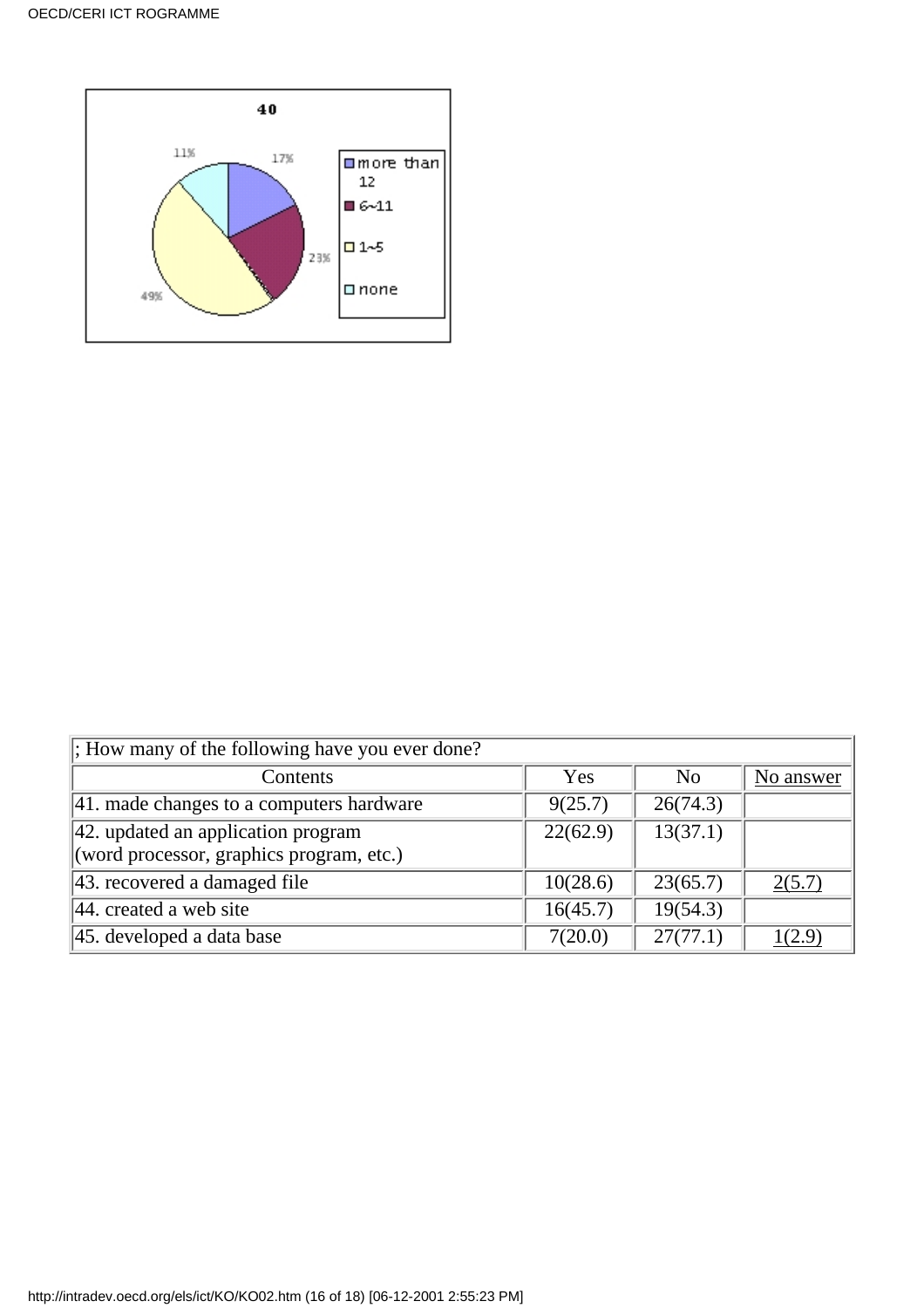

### **Appendix C: Other Related Material Index**

| Item                                     | Contents                                               |
|------------------------------------------|--------------------------------------------------------|
| Nomination Form for a School             |                                                        |
| Lists of teacher                         | Lists of teacher                                       |
| School calendar                          | School calendar                                        |
| School Web Site                          | School web site                                        |
|                                          | Review the school web site                             |
| <b>ICT</b> plans                         | Administrator generated materials                      |
| School improvement plans                 | Administrator generated materials                      |
| School reports                           |                                                        |
| School curriculum                        |                                                        |
| <b>ICT Practices Survey for Teachers</b> |                                                        |
| Interview Form                           |                                                        |
| Interview                                | Administrator, Teacher, Technical Specialist, Student, |
|                                          | Parent Interviews record tape                          |
| Observation                              | <b>Classroom Observation Form</b>                      |
|                                          | Observations record tape 6 pieces                      |
|                                          |                                                        |